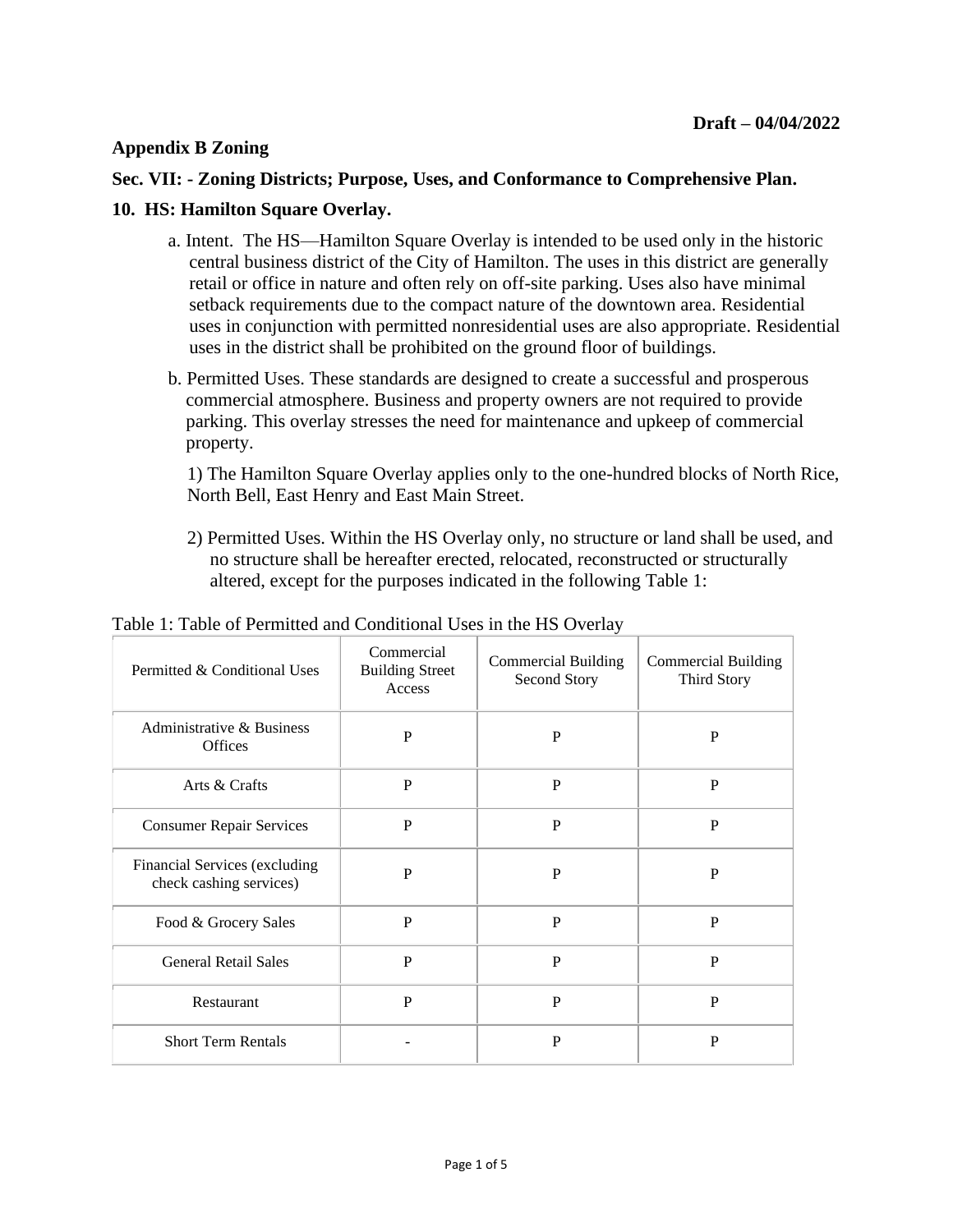| Single Family Residential (as<br>work/live units) | - |  |
|---------------------------------------------------|---|--|
|                                                   |   |  |

NOTES: The columns in this table indicates uses that are permitted by floors in commercial buildings. The uses are permitted (P); or, specific use permit (S).

c. Live/work unit. A structure or a portion of a structure:

1) That combines a commercial activity allowed in the zone with a residential living space for the owner of the commercial business, or the owner's employee and that person's household;

2) Where the resident owner or employee of the business is responsible for the commercial activity performed; and

3) Where the commercial activity conducted takes place subject to a valid business license associated with the premises.

4) The living area of a "work/live unit" shall provide at least one exit which does not require persons to exit through the work area.

d. Nonconforming Use. Any business lawfully operating on the effective date of this article shall be deemed a non-conforming use. The nonconforming use will be permitted to continue until the property is sold; or, there is a change in ownership; or, the business is terminated for any reason. Such non-conforming uses shall not be increased, enlarged, extended or altered with exception that the use may be changed to a conforming use.

e. The following uses are prohibited:

1) New or used automobile sales.

2) Storage: open storage, personal storage, commercial storage, business storage, miniwarehouses, and warehousing in general.

- 3) Adult Entertainment.
- 3) Restaurants shall not provide drive through services. Restaurants may provide entertainment as a secondary use.

f. Special Conditions.

1) General Standards of Buildings

- i. Window Displays. Window displays shall not contain:
	- a) Merchandise, products or materials that are *faded d*ue to exposure to the sun;
	- b) Refuse, debris, scraps, stored materials, dust, dirt, withered plant material, etc. that are not currently promoting commercial or public activity and interests.

ii. Facade maintenance. Building facades, including windows, doors, glass, awnings, siding, rails, steps, fixtures, signs, etc. shall be maintained as follows:

a) Paint and material finishes shall be periodically applied to replace checked, cracked, peeled or weathered surfaces.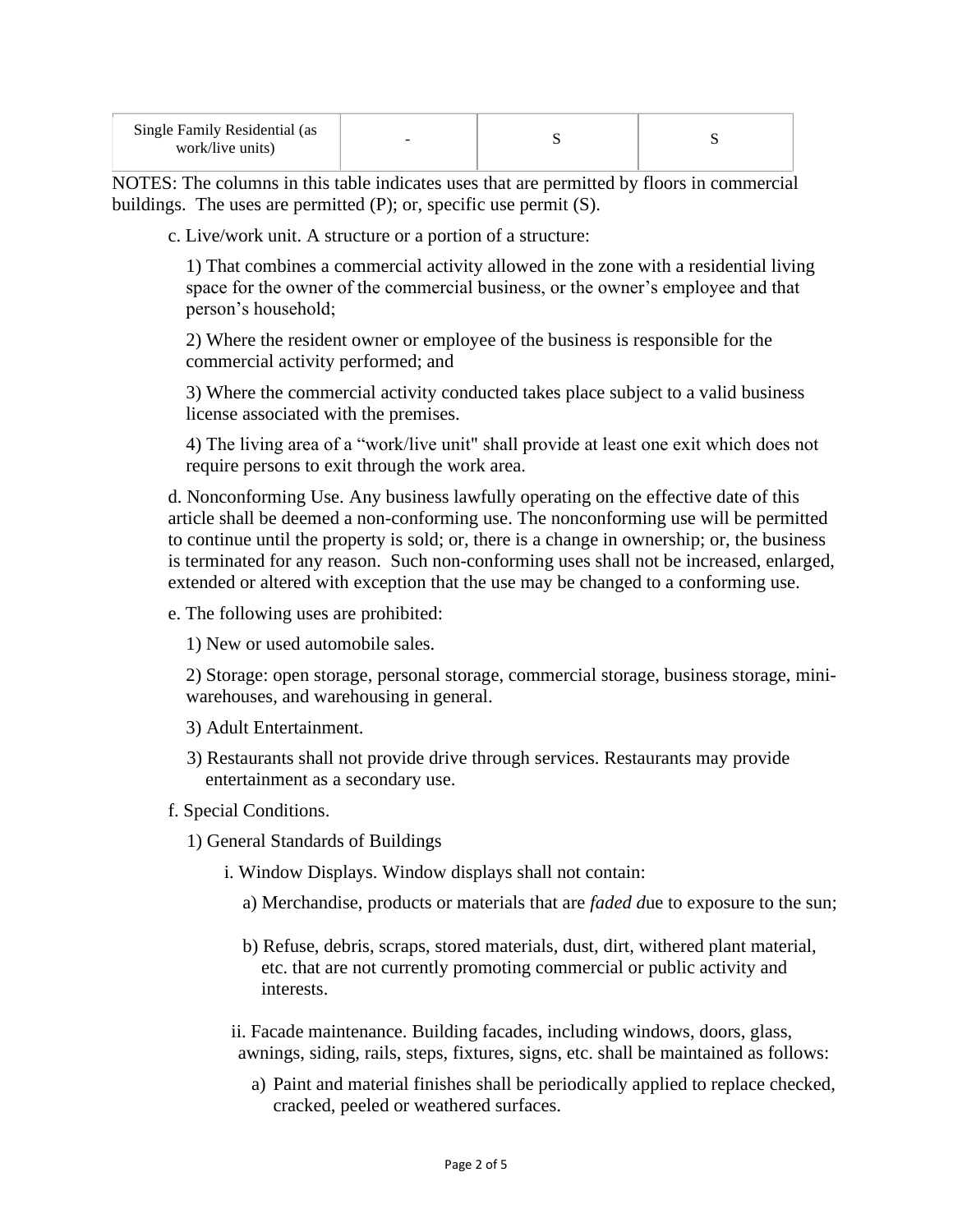- b) All windows shall be clean, broken glass replaced and obstructions removed that are not part of a current window display or sign. This shall not apply to devices designed to facilitate the passage of air or light.
- c) All exterior building parts shall be maintained in a safe and secure condition and all exterior parts that show signs of deterioration, obsolescence or disrepair shall be removed, replaced or renovated.
- iii. Vacant store fronts. Store fronts with display windows that are visible by pedestrian traffic at street level and that are vacant for more than 14 calendar days shall provide either a window screen that obscures the view of vacant space from pedestrians or a window display that shows arts, crafts, merchandise from surrounding businesses or objects/information of general interest. In multi-story buildings, some form or type of window treatment shall be provided to obscure contents at all levels above grade.
- 2) Commercial activity, enclosed. All commercial activity, including the display of merchandise, shall be conducted within the enclosed confines of a building. However, commercial activity, including the display of merchandise, may be conducted on the sidewalk and/or street only during special events that are recognized as allowing such activity by the City Council. Commercial activity may be restricted at said events in order to protect the public health, safety and welfare.
- 3) Planters, gardens and green spaces. All planters, gardens, green areas, etc. shall be kept free of weeds, litter and plant material that is dead, dying, diseased or infested by insects. Overgrown plants shall be trimmed and kept within a designed planting area. At the end of the growing season, not later than December 1st of each year, a continuous layer of shredded bark or pine needle mulch (2—3" deep) shall be applied to soil surfaces that are not planted with a ground cover.
- 4) Sidewalk vending and automated teller machines (ATM). No vending machines or automated teller machines shall be placed on any sidewalk, lot, porch or outside entry area within the HS Overlay.
- g. Design Standards. Established to foster the preservation, restoration, and rehabilitation of structures and places of historic, architectural, and community value.
	- 1) Exterior materials. Exterior materials found in the HS Overlay include: wood, brick, stone, cement board, and stucco. Additions and new construction shall use facing materials that are compatible in quality, color, texture, finish, and dimension to those common in the downtown area. Acceptable materials include, but may not be limited to brick, stone, wood, cement board, or stucco.
	- 2) Predominant exterior finish colors shall be similar to that which is present on adjacent existing buildings (other masonry materials may also be considered during site plan review). Trim (i.e., lintels, sills, door jambs, cornices and other similar items) shall be brick, cast stone, stone, cast or wrought iron, or concrete, and colors shall be complementary to the predominant facade colors. Accent colors for friezes, doors and door frames, window frames and mullions, signage, awnings, moldings and other similar features shall be colors that are complementary to, and compatible with, the spirit and intent of the downtown streetscape (bright or fluorescent colors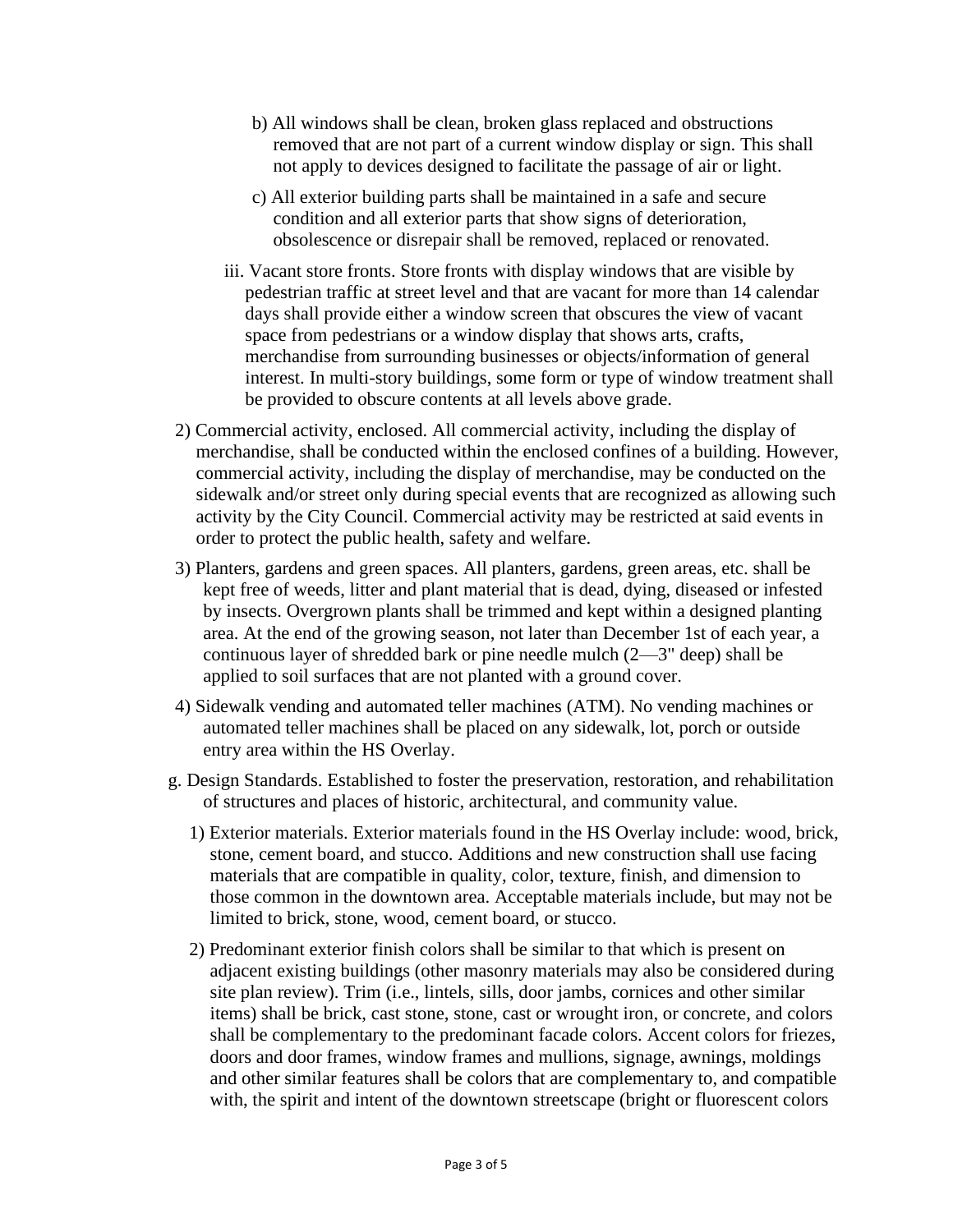which were not typically used in early Texas downtowns shall not be used). Buildings with the primary exterior finish as metal are prohibited.

- 3) False fronts or parapets may be added to existing buildings in order to add character and detail to simple facades.
- 4) Awnings/Canopies:

i. Ratios—Awnings shall be at an appropriate scale to the building size and configuration. They shall not extend above the roofline of any single-story structure, or above the top of the second floor of any multi-story structure at the awnings' highest points. Awnings shall not completely obstruct any windows on the building.

ii. Projection—Since awnings must extend beyond the building face, a reasonable amount of projection shall be allowed. No awning shall extend past the width of the sidewalk.

5) Pedestrian streetscape— Pedestrian streetscape spaces shall be treated with amenities that are selected based upon their ability to unify the streetscape with the area's historic past. Historic past references maintaining the classic feel of the downtown and matching current construction materials, colors, textures and fixture designs that complement the area's historic qualities.

- 6) Architectural design: The architectural design of buildings and sites shall strive to achieve the following objectives:
	- i. Architectural compatibility;
	- ii. Integration of uses
	- iii. Encouragement of pedestrian activity

iv. Buildings that relate to, and are oriented toward, the pedestrian areas and surrounding buildings; and

v. Buildings that contain special architectural features to signify entrances;

vi. All building materials shall be established on architectural elevations and supporting information.

- 7) Reflective glass shall not be used for windows; detailing for windows, doors and other openings shall be of wood, glass or a metal material that is complementary to the period or building style.
- 8) Window maintenance. Boarded or sealed window and door openings: Boarded or sealed window and door opening[s] create a health, safety and fire hazard to adjoining property owners, tenants, customers, and emergency personnel.
	- i. After the effective date of this ordinance boarding up windows will be prohibited except as a temporary measure for no longer than thirty (30) days.
	- ii. Missing and broken windows shall be replaced with glass to allow for safe and rapid egress in case of emergency, and shall not be boarded or sealed over except in the following: